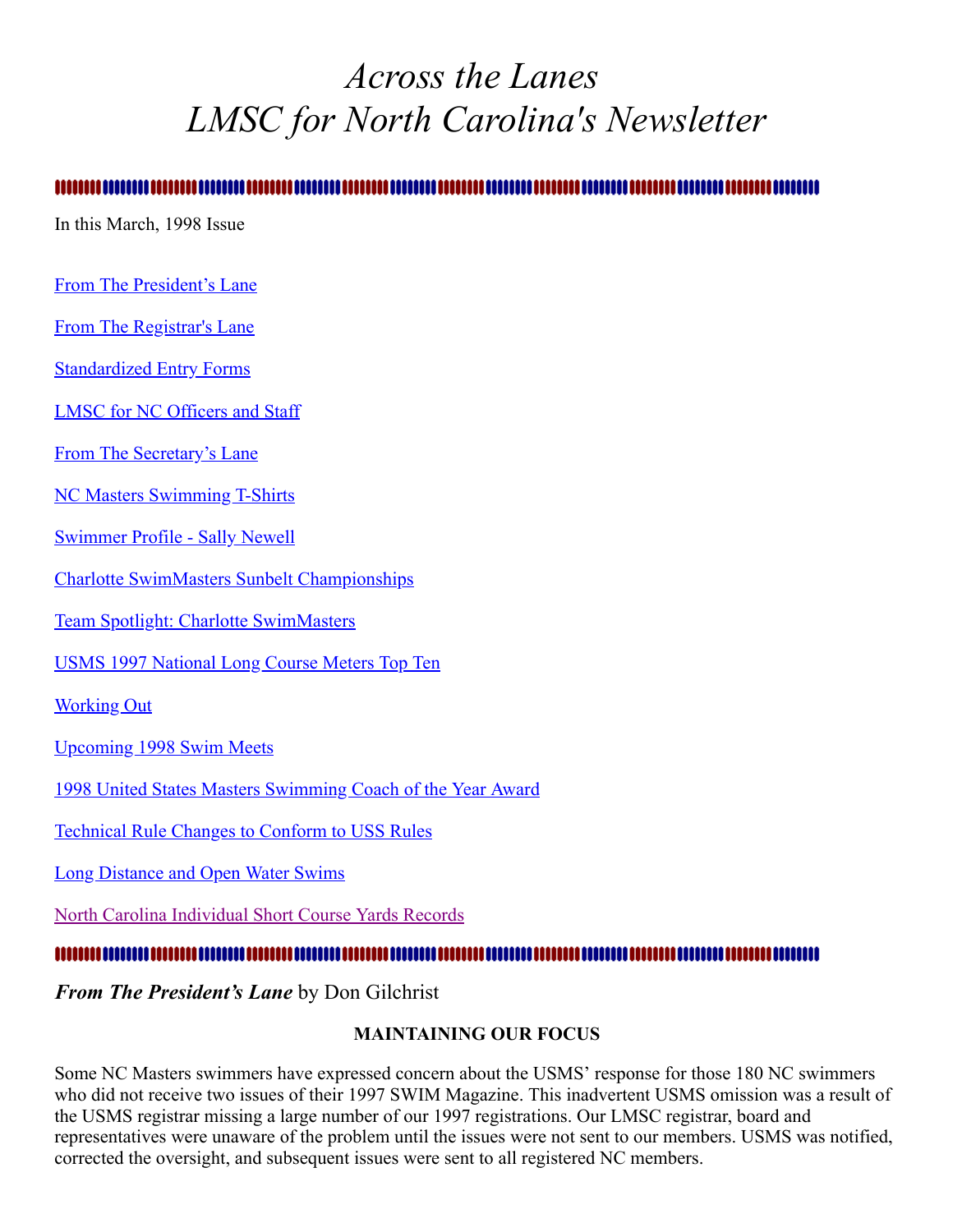During this time, none of these members were denied the right to participate or enjoy the benefits of USMS, which is the primary reason for registration. Both our LMSC-NC Chairperson and Registrar requested compensation for those members not receiving the two issues. The USMS agree to provide a \$2.50 phone card.

As the new President of LMSC of North Carolina and "heir" to last year's situation, I have written a letter to the USMS. As I express our concern to the new USMS leadership about the handling of the situation, I request that the Masters swimmers of NC maintain their positive focus in order that we can continue working out, getting fit, competing, and building membership and camaraderie. Consider the following:

- USMS and Local Masters Swimming Committees (LMSC) are made up of volunteers who love swimming. They include grandmothers, lawyers, nurses, business people, coaches, teachers, and retirees. Most have full time jobs in addition to their volunteer work. Regardless of their background, all are deeply committed to Masters Swimming and desire to promote members and friends of swimming.
- The modest registration fee charged by USMS and the LMSC entitles you to compete in any of the sanctioned meets and to swim on a registered team. Insurance coverage is provided, with some conditions. In addition, the swimmer receives social benefits: camaraderie, laughter, encouragement, Saturday morning breakfasts after workouts, and so on. USMS and the LMSC also organize athletic events and socials, administer the organizations and disseminate records, ideas, and meet information to local area Masters committees. Lastly, the largest benefit of participating in Masters Swimming is health and fitness. Many people attribute their physical and mental health to Masters swimming. [Read this issue's swimmer profile.]
- Registration is a privilege. SWIM Magazine is a side benefit, for only \$7.00 of the annual membership fee pays for the subscription. This also appears to be USMS opinion, since little was offered to members who missed the two issues. Several years back, the magazine was not even part of the registration package. Many Masters swimmers can hardly wait for the next issue. (I have issues from many years' back that I refuse to throw away, and doubt I am alone with this habit!)
- The LMSC-NC Newsletter is a similar benefit. It is not a condition of your registration, but it is our intent  $\bullet$ to provide an informative and useful newsletter be provided to our members. By the way, it is written and put together by volunteers who welcome your input in the form of ideas, letters, articles, news, drawings, editorial assistance, or anything else you can contribute!
- Mistakes are made, and hindsight often reveals better solutions. We have been assured this problem will not recur. And remember: USMS officers and staff are not paid, with the exception of the Executive Secretary and Registrar. They are volunteers who reside throughout the United States. They do not meet frequently, and when they do meet, they have a full slate of issues to address on behalf of the 30,000-plus USMS members. Despite occasional difficulties, they do a great job.

Lets get back in the pool and focus on making NCMS successful! Masters swimmers love participating in events provided by USMS, local committees and teams. Hell would freeze over (though very cold water may slow participation) before most Masters would give up their right to participate and enjoy the numerous benefits associated with USMS and North Carolina Masters Swimming membership. Just listen to Master swimmers talk as they did in Charlotte during the January meet. This is a great organization that has gotten better over the years. Participation is growing and more events are planned. North Carolina is finally starting to encourage distance and open water swimming. We are working to set up a swim clinic series put on by college coaches. At the Charlotte meet, it was great to see new, younger swimmers participating, and senior ranks growing.

One thing I have discovered over the years is that there are not many grouchy Masters swimmers! As a whole, Masters are positive, active, friendly and understanding. Have a grievance? Ask your coach for a harder work out; then notice how it improves your disposition! In the words of the devoted Jerry Clark, "I am scared to stop. There is too much to lose by *not* being involved with Masters Swimming." Now let's get on with it! Swim, laugh and have fun. DG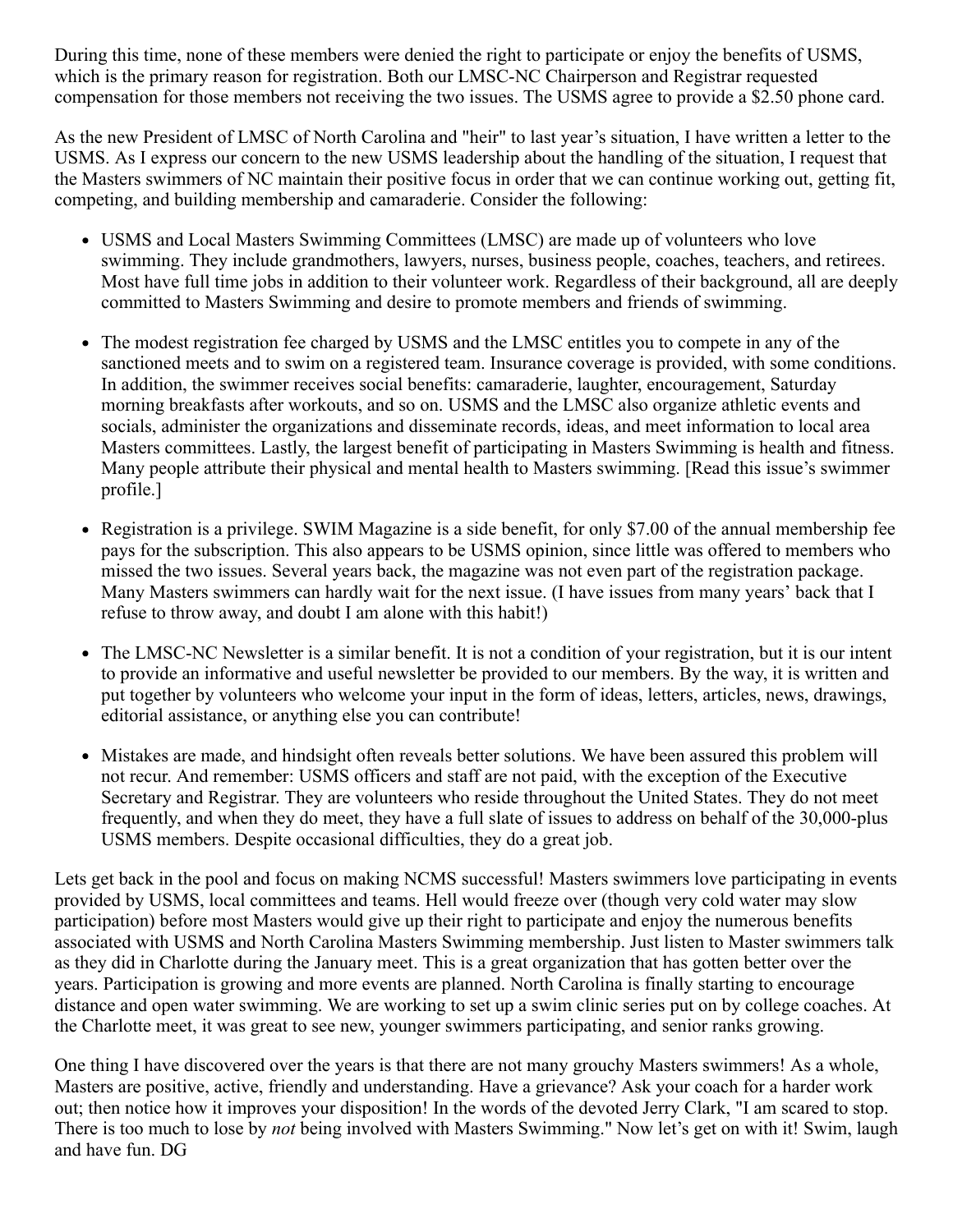

### <span id="page-2-0"></span>*From The Registrar's Lane* by George Simon

As Registrar, I can see the daily activity and interest growing in our Masters Swimming program here in North Carolina. NC has 102 newly registered swimmers out of a total of 470 registrations. Welcome all 102 of you. Wilson has started a small chapter, and they intend to participate in the meet in Raleigh in April to specifically swim in a relay. I have talked to Shawn Columbia in Asheboro, and he has 17 swimmers at the Y that plan on joining USMS and attending the Greensboro meet. Swim meets and goals are great ways to create interest and keep swimmers actively participating in Masters.

I get daily phone calls and e-mails asking about our programs. Each of our teams has a page on NC's web site. The NC web pages are provided for each team to use. Information such as practice location, costs, and contact names can be placed on your team's web page, as well as social information, special events like the Winston-Salem Postal event for their team, etc. Not all coaches or team chairpersons have Internet access, but as your registrar and webmaster, I am happy to add information about your team. Just notify me a couple of days in advance for any new or special information for your web page.

SWIM Magazine's March/April issue should be delivered to all of you having a registration number of 138- 00470 or less. If you haven't received your copy by March  $15<sup>th</sup>$ , please inform me, either via phone or e-mail. NC's web site is http://www.NCmasters.org, my e-mail address is NCregistrar @usms.org, and my swimming phone number is (919)846-2423.



To return to *Across The Lanes* Table of Contents

1111111111

## <span id="page-2-1"></span>**STANDARDIZED ENTRY FORMS**

#### **ATTENTION MEET ORGANIZERS**

North Carolina Masters Swimming is adopting a new entry form and meet information format. The forms will evolve to be similar to those being used by the California Masters. The standard entry form will be used for meets throughout the year. The State Championships in Raleigh will be the first meet to use the new form (enclosed). The form will be modified for long course meets, since some events will change. It is our intent to provide meet information on the short course and long course seasons formatted to include multiple meet information on one page. Thus fewer pages and mailings will be needed. You will receive meet information in the newsletter in a concise, standardized presentation. We hope to convince other LMSCs to adopt this same method, thereby allowing easier dissemination of meet information and simpler sign up. We welcome your comments. DG

To return to *Across The Lanes* Table of Contents



<span id="page-2-2"></span>**LMSC - NC Officers and Staff**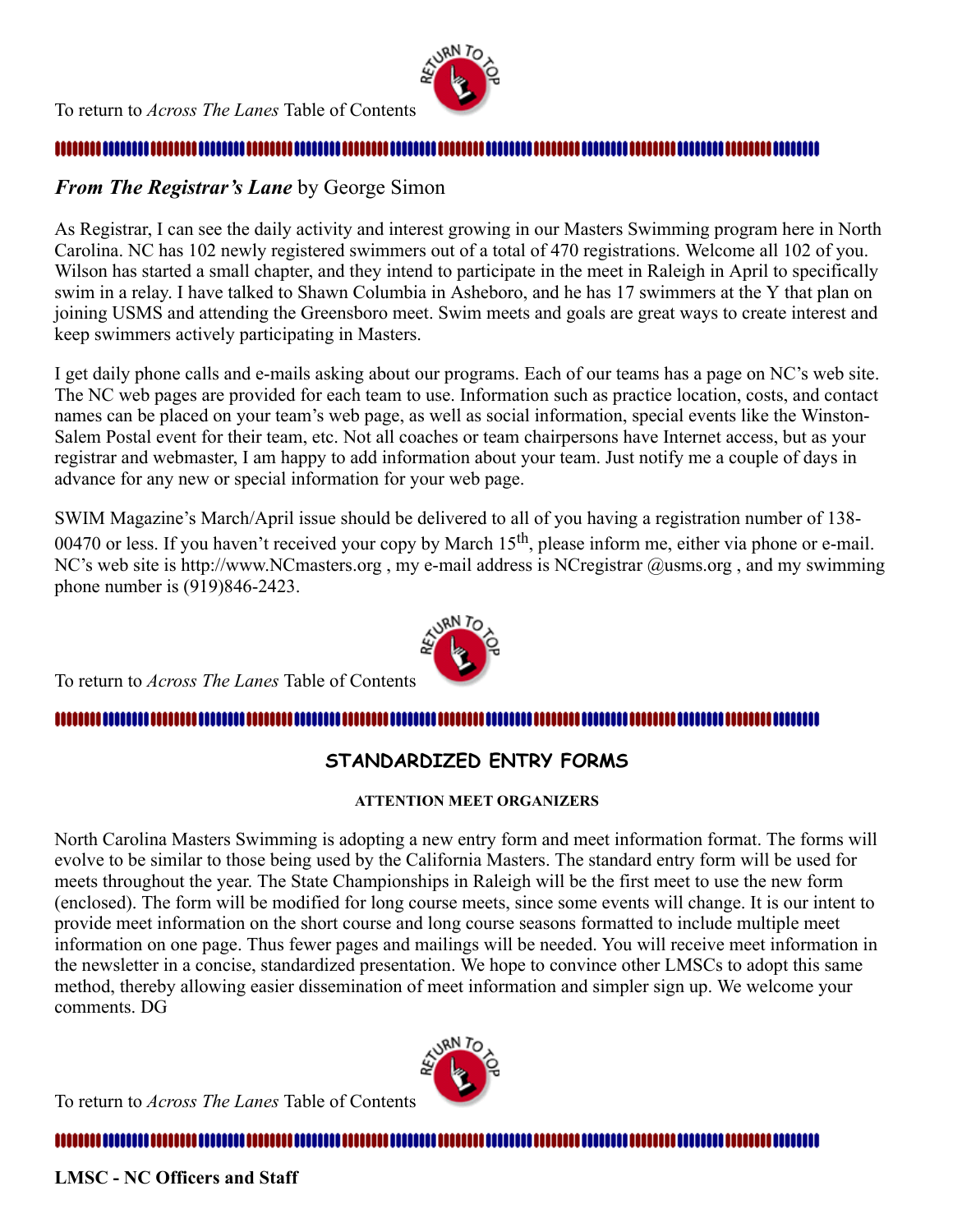#### *President*

*Registrar / Webmaster*

Don Gilchrist, WYM P.O. Box 3955 Wilmington, NC 28406 (910) 313-0541 [NCchairman@usms.org](mailto:NCchairman@usms.org) George Simon, RAM 10229 Boxelder Drive Raleigh, NC 27613 (919) 846-2423 [NCregistrar@usms.org](mailto:NCregistrar@usms.org)

#### *Vice President*

*Past President / Top Ten Chairperson*

Jerry Clark, CSM 3107 Cloverfield Rd. Charlotte, NC 28211 (704) 366-2405 [JClark3107@aol.com](mailto:JClark3107@aol.com) Ceil Blackwell, RAM 4305 John Rencher Wynd Raleigh, NC 27612 (919) 787-8324 [ceilb@aol.com](mailto:ceilb@aol.com)

#### *Secretary*

#### *Newsletter Editor*

Jeannie Mitchell, MMM Rt. 1, Box 338 Banner Elk, NC 28604 (704) 963-4202

Jim Enyart, WYM 2840 Marsh Point Rd #199 Southport, NC 28461 (910) 253-3333 [NCnewsletter@usms.org](mailto:NCnewsletter@usms.org)

#### *Treasurer*

*Records*

Chuck Irwin, FSM 994 Snow Hill Falls Circle Franklin, NC 28734-9436 (704) 524-7720

Rick Fenton Mecklenburg Aquatic Center 9850 Providence Road Charlotte, NC 28277 (704) 846-5335 FAX: (704) 846-5835 [rfenton@justswimmac.org](mailto:rfenton@justswimmac.org)



To return to *Across The Lanes* Table of Contents

<span id="page-3-0"></span>*From The Secretary's Lane* by Jeannie Mitchell

**LMSC-NC MEETING HIGHLIGHTS**

**JANUARY 31, 1998**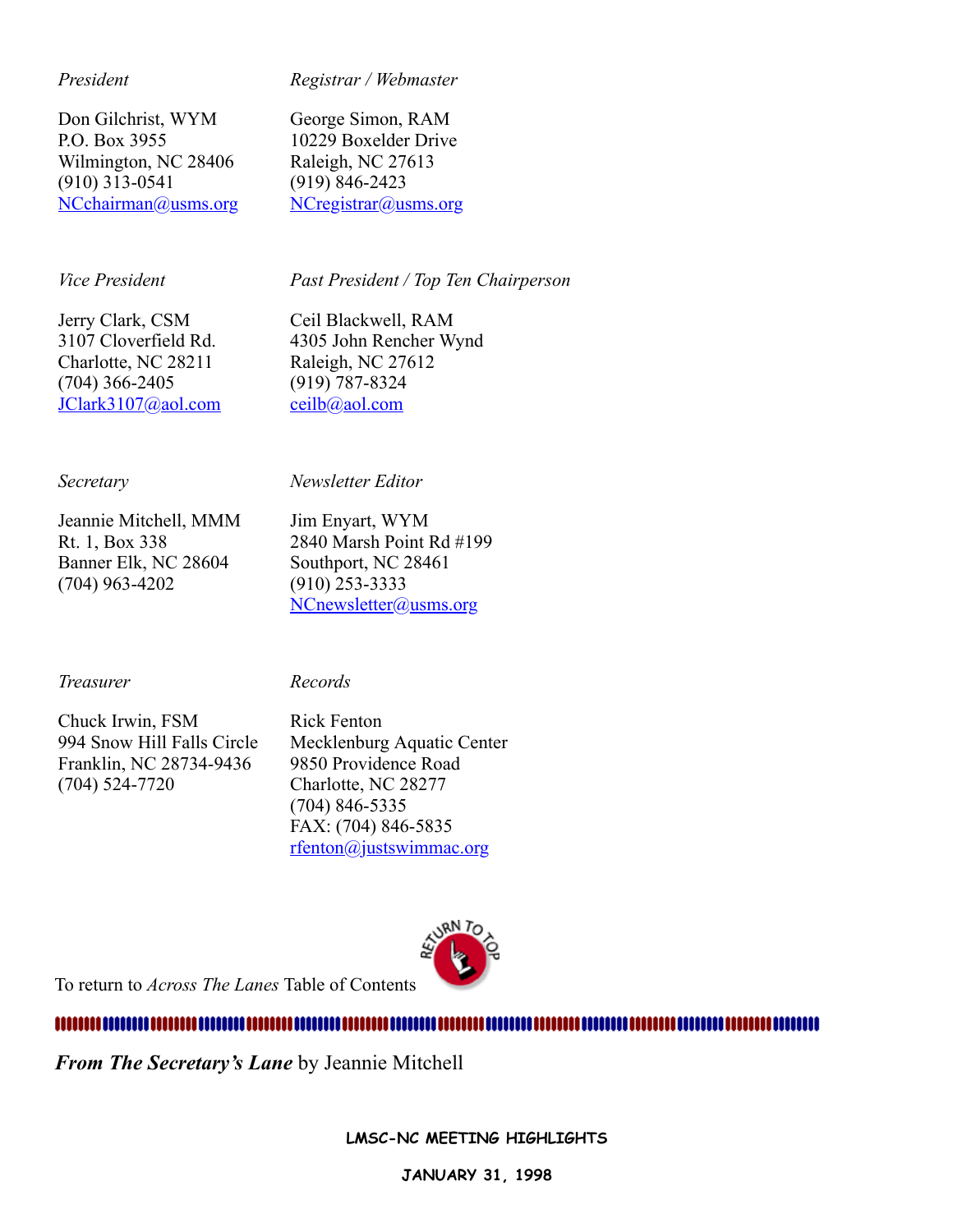Nine of the nineteen NC teams were represented. The treasurer, Chuck Irwin, presented the annual financial report for 1997 and a proposed budget for 1998. The members will review the budget and vote on it at the next meeting (April, 1998). Jim Enyart relayed George Simon's report. in which George reminded us that One Event swimmers must register with USMS within 30 days if they want to use the \$9.00 credit from the OEVT registration. George reminded meet directors that he needs to receive the OEVT registrations within two days following the meet.

Several local teams reported on their activities. Ceil Blackwell informed the group that RAM will be conducting clinics this year. Jim stated that Wilmington now has coached workouts on Tuesday and Thursday. Jerry Clark reported that Charlotte SwimMasters has a new coach, Heather Hageman, and they workout four times a week. Krista Phillips is the coach for eighteen swimmers at the Durham Y. Norman Macartney stated that Masters swimming is being promoted by a high visibility bulletin board in the lobby of the Morehead pool.

Missing SWIM issues: Krista asked about the status of a letter to USMS that was to be written on behalf of the many NC swimmers who did not receive two issues of SWIM last year. Don previously thought that this letter was to be a request for action and remuneration for the missed magazine issues. Krista said that the letter was to express concern for the way the situation was handled. Don said he would write such a letter. Jerry Clark suggested a paragraph be added to ask for provisions if this subscription omission ever happens again.

Standardized meet entry forms: Don asked that these forms and cards be implemented for the NC State Championships in Raleigh this April. He is also trying to enlist the Georgia and South Carolina teams to use this format. Their use of the cards will help the registrars of our meets process the out of state entries.

Swim Clinics: Don is trying to get more college coaches to put on clinics like the one recently held at Davidson College. NCMS can benefit by using the knowledge and experience of these coaches in their fine facilities.

Directors for NCMS team at Nationals and YMCA Championships: Jerry Clark has volunteered to be the director for Short Course Nationals in Indianapolis this May. The meet registrar will send him a list of all the NC swimmers that have entered the meet. Jerry will then mail an inquiry to all those swimmers to determine who would be interested in swimming relays as well as other pertinent scheduling information.

Beverly Amick offered to be the coordinator for YMCA Nationals to be held in Fort Lauderdale April 23-26. Please let Bev know if you will attend so she may coordinate relays and accommodations, if needed.

Bev's Phone is (336) 659-8735.

The Roanoke Rapids (VA) Masters has informally proposed a "Virginia vs. N. Carolina " meet. No date has been determined.



To return to *Across The Lanes* Table of Contents

#### ,,,,,,,,,,,,,,,,,,,,,,,,,,,,,,,

# <span id="page-4-0"></span>**NC MASTERS SWIMMING T-SHIRTS**

Krista Phillips has placed an order with the Duke Shirtmakers for more T-shirts. They will be ash gray. Please make your check out to LMSC for NC and mail to Krista Phillips, 9408 Hester Rd., Hurdle Mills, NC 27541. Prices include shipping/handling charges: S-XL \$10.00, XXL \$12.00 (remember to include your size along with your name/address/zip code). The T-shirts should be available at the Greensboro and Raleigh meets.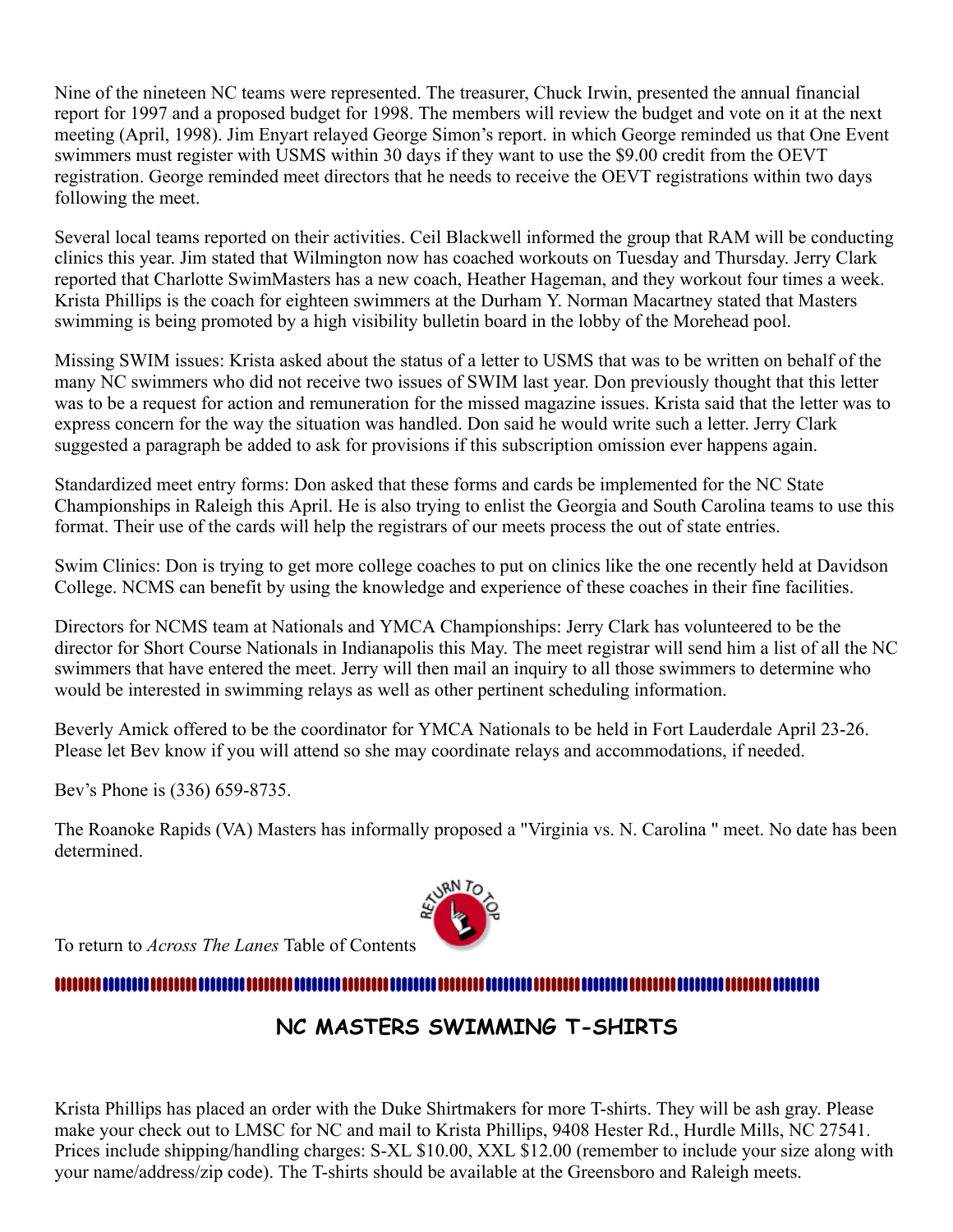To return to *Across The Lanes* Table of Contents



#### <span id="page-5-0"></span>**Swimmer Profile: Sally Newell**

One of the advantages of starting to swim later in life is that you get better, not older. Greensboro's Sally Newell personifies this adage better than most. Although this 60-year young athlete has been swimming since only 1991, she has already established herself as one of the nation's premier breaststrokers. Just having aged up, Sally is naturally looking forward to this year's competition.

Born in Montclair, NJ, and having resided in Delaware, Sally, her husband Sam, now retired, and four children moved to Greensboro 26 years ago. Sally started swimming (in addition to her jogging) in the summer of 1991 while undergoing chemotherapy after breast cancer surgery. Also swimming at the pool and looking for someone to swim with was Nancy Clark. Nancy, as well as her husband Frank (from the Greensboro Meet of the same name), were instrumental getting Sally hooked on swimming.

Just a few months later, in January 1992, encouraged by the Clarks, Sally participated in the Charlotte Meet where among other events Sally swam the backstroke using the classic double arm pull. Sally also recalls a friend saying that she should be DQed in the breaststroke event since she had only one. None-the-less, it was not too long before Sally found her best event to be the breaststroke.

Of course, discovering what you are good at is easy compared to becoming the best at it. Sally accepted the challenge by starting with a Total Immersion swim camp and then, being an early riser, began working-out at the Greensboro Central Y in the morning with the kids instead of at night with the Masters. Sally joined the Raleigh Area Masters (RAM) in 1993 since the Y Masters' members generally do not compete and RAM does. Competing in the 1993 Long Course Nationals in Minneapolis, Sally silvered in four events.

After several years at the Y, Sally switched to the Greensboro Swim Association (GSA) and then to the Phoenix team where the early-morning tutelage of John McCormick elevated her out of her "comfort zone". Swim sessions at 6 in the mornings can be pure drudgery for even the heartiest of athletes. But with Sally around, practice became a different experience because her boundless enthusiasm overtakes her practice partners and coaches. "Having her around creates a fun atmosphere, and that is a must for a productive environment," said Coach McCormick. The results for Sally were significantly improved times and several first places at the 1995 short course nationals. Nineteen ninety-six was another banner year for Sally as she contributed to two state relays that placed first nationally and the medley relay that set a new world record.

Last November at the Dixie Zone SCM in Anderson, SC Sally teamed with Dick Webber, John Kortheur and Jeanne Mitchell to set a new world short-course record in the 200M mixed medley relay. "The adrenaline was flowing, it was great, "says Sally. "We think the record will stand for a while." To summarize Sally's 1997 accomplishments, while placing first at the nationals in the 55 – 59 age group breaststroke and being ranked second overall nationally at the 50, 100, and 200 distances, Sally established the NC records in these events.

For the last fifteen years she has been involved in her summer swim league's Swim For Cancer. Over the past two years Sally raised \$10,000 and was honored by the American Cancer Society for her efforts. Sally also volunteers at Reach to Recovery, a program sponsored by the American Cancer Society. Women who have had breast surgery visit recently diagnosed women to provide very important and needed encouragement, reading material and a temporary prosthesis if they have had a mastectomy.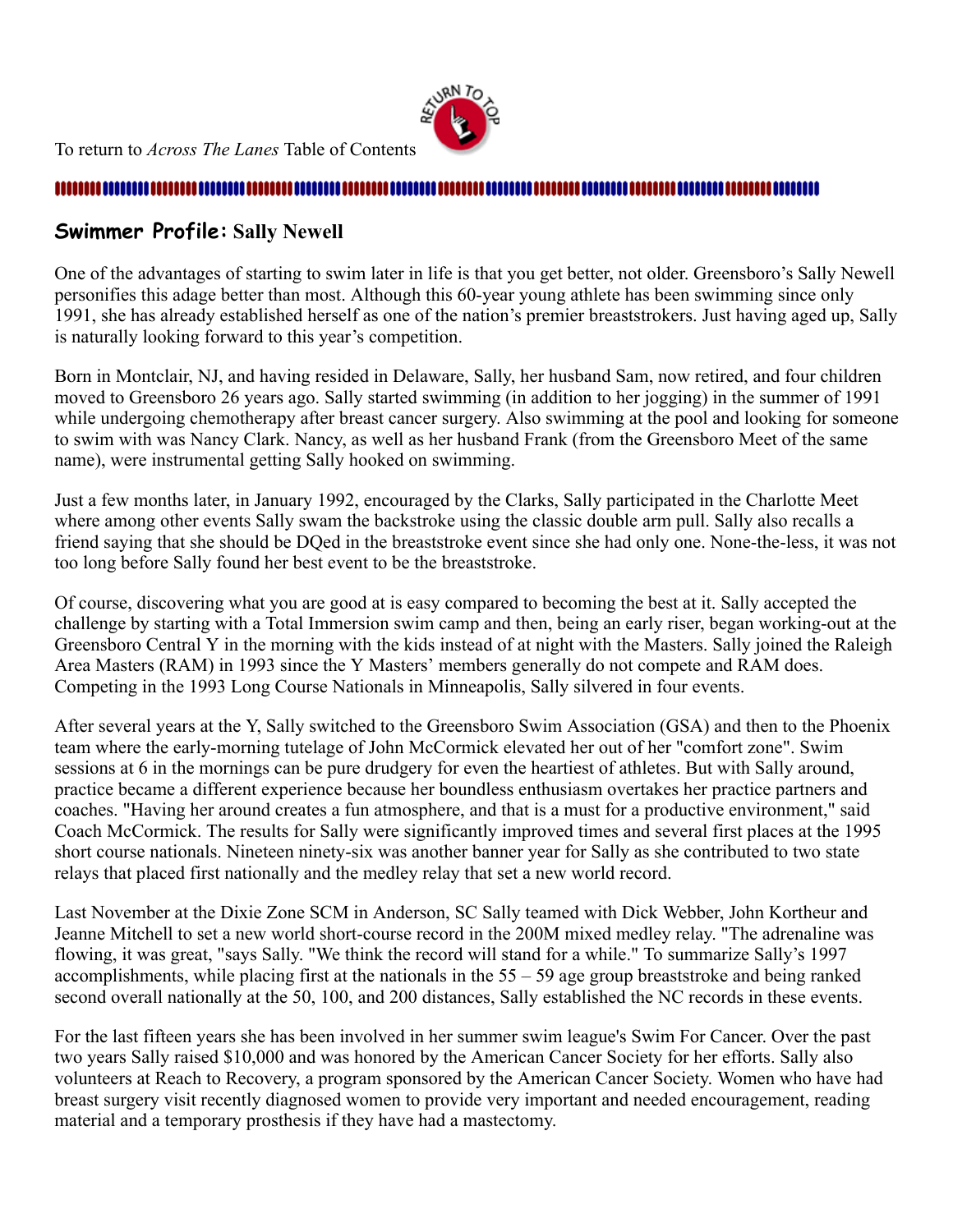Sally Newell's in-the-water credentials are enough to make people take notice. Yet it is her outgoing personality that has been critical to her athletic and community service successes. "Having gone through breast surgery and chemotherapy," says Sally, "gives a person a different spin on what life is all about." "When you have experienced a life-threatening situation like I have, you can look at the bright side of a rainy day. I don't let those little irritations get to me anymore." It has been seven years since her surgery, but it is never far from her mind as it is the first thing she thinks of when she is not feeling quite right.

Sally loves the sport, but more importantly, she has a passion for competition – not so much against her counterparts, but against herself, "I just want to keep getting better, that is what motivates me," Sally explains. "But it is also the camaraderie with the other swimmers. We all have that common link of being committed to competing". Accordingly, Sally returned to GSA last fall and Coach Brett Drinkard, a breaststroker from Florida State. Under Coach Drinkard's guidance, Sally is refining her technique and working-out four times-a-week, swimming 5000 yards a day. Soon she will go five days a week in preparation for this year's nationals.

To paraphrase a Tina Turner song title, Sally Newell's swimming career might be called "What's age have to do with it?"

If you would like to see a picture of Sally, click [here](http://ncmasters.org/sallyclr.jpg), it will take a minute to download. Use your browser's "Back" button to return to this page.

To return to *Across The Lanes* Table of Contents

## 

# <span id="page-6-0"></span>CHARLOTTE SWIMMASTERS SUNBELT CHAMPIONSHIPS

The Sunbelt Meet was swum in Charlotte on January 31 and February 1 with 115 swimmers representing 20 clubs at the Charlotte-Mecklenburg Aquatic Center. Although a computation of any new records that may have been set is not possible until our records are updated, several outstanding swimmers were present as evidenced by fast times in their respective age groups. Melanie Morgan (unattached) and Jeff Murray (Charlotte SwimMasters) showed excellent early season form.

Forty eight people joined together for a great meal and fun socializing at the Southend Brewery & Smokehouse Saturday night. Six packs of Carolina Blond were awarded to four lucky ticketholders by brewmeister Pat Johnston and his wife Kristin, both of whom were in the swim meet and both of whom successfully completed the 1997 Ironman in Hawaii. Everyone should have their results by now; if there are any questions about anything on the results sheets, please call Rick Fenton at (704) 846-5335. We hope to see everyone back next year, and hope you'll bring some of your teammates as well. Jerry Clark

#### **... AT LEAST HE'S NOT**

#### **AQUATICALLY CHALLENGED**

While attending the social after Charlotte's Saturday events, the devoted and venerable Milton Gee announced he was leaving early to attend a sports banquet in memory of a prominent Charlotte runner. Evidently, an award for athletic excellence through physical adversity is given out annually in memory of this athlete, who managed to excel even though he was suffering from cancer ( I hope I have the story right!). Milton told us that he was one of only three nominees selected from throughout the Charlotte metro area for this award. Wow! We congratulated him, but his response was " I do not think I have a chance at winning. I only have two replaced hips, a pacemaker, and two hearing aids. That's not enough to win". Hey, don't let NCMS down, either get faster or add more parts! Congratulations, its great to have a Masters swimmer nominated for such an award. DG

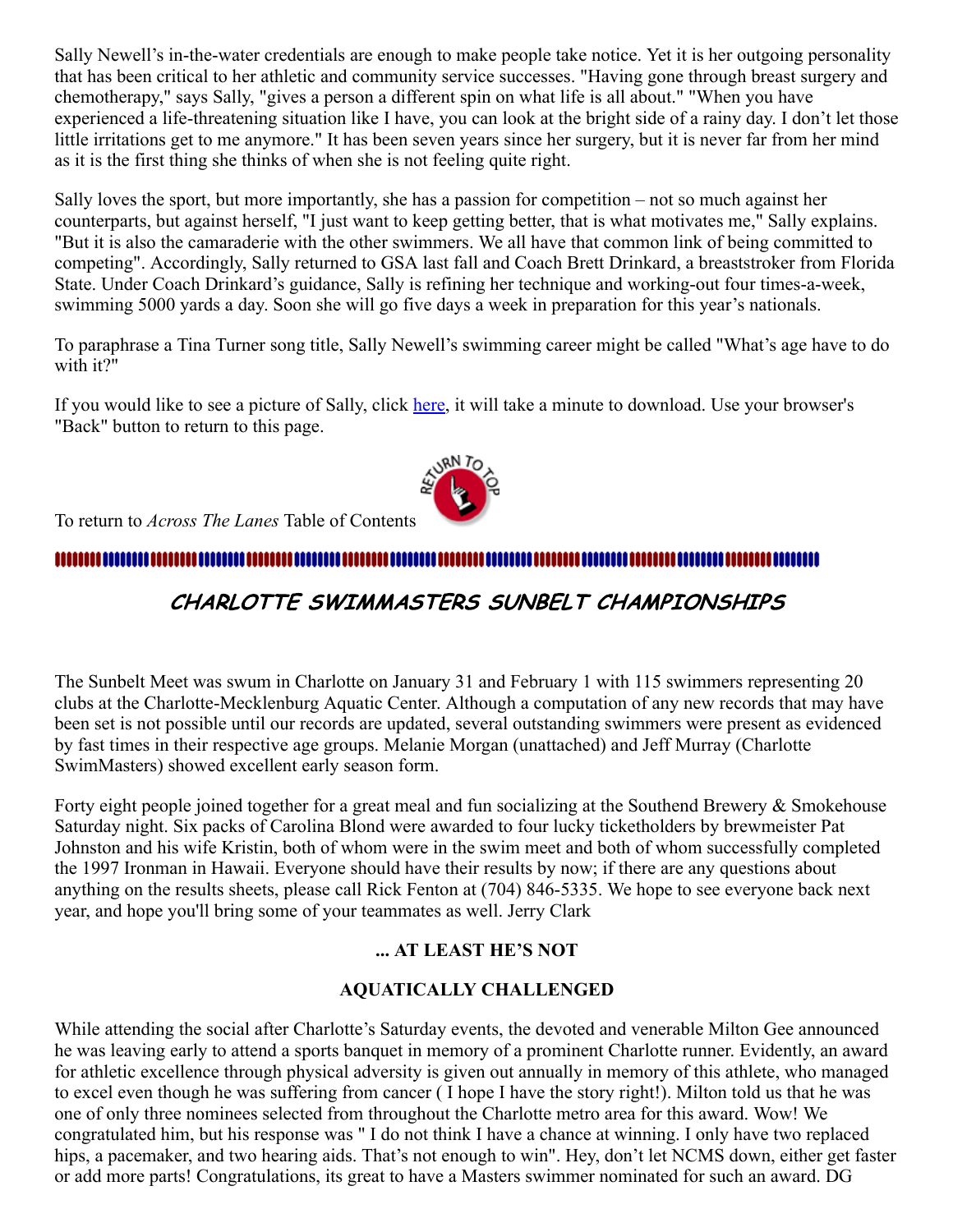To see a picture from the Charlottte Meet, click ["Show me the 200 FLY"](http://ncmasters.org/painclr.jpg) and be sure to use your browser "back" button to return to this page. It takes about 30 seconds to download.



To return to *Across The Lanes* Table of Contents

### <span id="page-7-0"></span>**TEAM SPOTLIGHT ON: Charlotte SwimMasters**

The Charlotte SwimMasters Team was established in October 1997 The CSM coach is Heather Hageman who conducts practices at the Charlotte-Mecklenburg Aquatic Center M-W-F at both 6:00-7:30 am, and noon-1:15pm. Saturday practices are at 8:00-9:30 am. There are about 50 people being coached at the present time, some of whom are triathletes and therefore not members of Charlotte SwimMasters. The cost is \$25.00 per month for coaching for people who are cardholders at the Aquatic Center; \$45.00 per month for noncardholders. Many state, national and world recordholders practice with CSM as well as many noncompetitive swimmers. CSM's emphasis is on fun and camaraderie.



To return to *Across The Lanes* Table of Contents

#### ,,,,,,,,,,,,,,,,,,,,,,,,

#### <span id="page-7-1"></span>**USMS 1997 NATIONAL LONG COURSE METERS TOP TEN**

from Ceil Blackwell, NC Top Ten Chairperson

Listed below are North Carolina swimmers who were ranked among the USMS TOP TEN for the 1997 long course meters season. Please contact Ceil Blackwell (919) 787-8324; e-mail ceilb@aol.com if your name or an event has been omitted from the following list. Also, please note that copies of USMS Top Ten and Records are available from the USMS National Office, P.O. Box 185, Londonderry, NH 03053-0185. A year's subscription is \$15 for 3 issues(sc yards, sc meters and lc meters). Back issues are also available for \$7 each.

Special congratulations to our swimmers who ranked  $1<sup>st</sup>$  in the nation for their age group – Heather Hageman, Jeannie Mitchell, Richard Bober, and John Kortheuer. Recognition for outstanding relay performances go to the 1<sup>st</sup> place men's 200+ medley relay with swimmers Rolffs Pinkerton, John Kortheuer, Dick Webber and Jerry Clark and the **national record-breaking** 240+ medley relay consisting of Jeannie Mitchell, Sally Newell, John Kortheuer and Dick Webber.

#### **WOMEN**

**25-29** Heather Hageman 1<sup>s</sup>t 50m free (26.82); 1st 100m free (1:00.36); 2<sup>nd</sup> 50m fly; 3<sup>rd</sup> 50m back

|  |  |  | 50-54 Jeannie Mitchell 1 <sup>s</sup> t 50m back (39.04); 1 <sup>st</sup> 100m back (1:26.08); 3 <sup>rd</sup> 200m back; 5 <sup>th</sup> 100m free |
|--|--|--|-----------------------------------------------------------------------------------------------------------------------------------------------------|
|--|--|--|-----------------------------------------------------------------------------------------------------------------------------------------------------|

- **55-59** Ceil Blackwell 6 <sup>th</sup> 100m back; 6<sup>th</sup> 200m back; 7<sup>th</sup> 50m back; 10<sup>th</sup>-50m free; 10<sup>th</sup> 200m IM
	- Sally Newell 2 <sup>nd</sup> 50m breast; 2<sup>nd</sup> 100m breast; 2<sup>nd</sup> 200m breast; 5<sup>th</sup>-50m free; 9<sup>th</sup>-100m free
- **60-64** Sandra Kremer th 200m breast
- **80-84** Buz Catlin 5 <sup>th</sup> 200m IM; 5th 50m fly;  $10^{th}$  100m back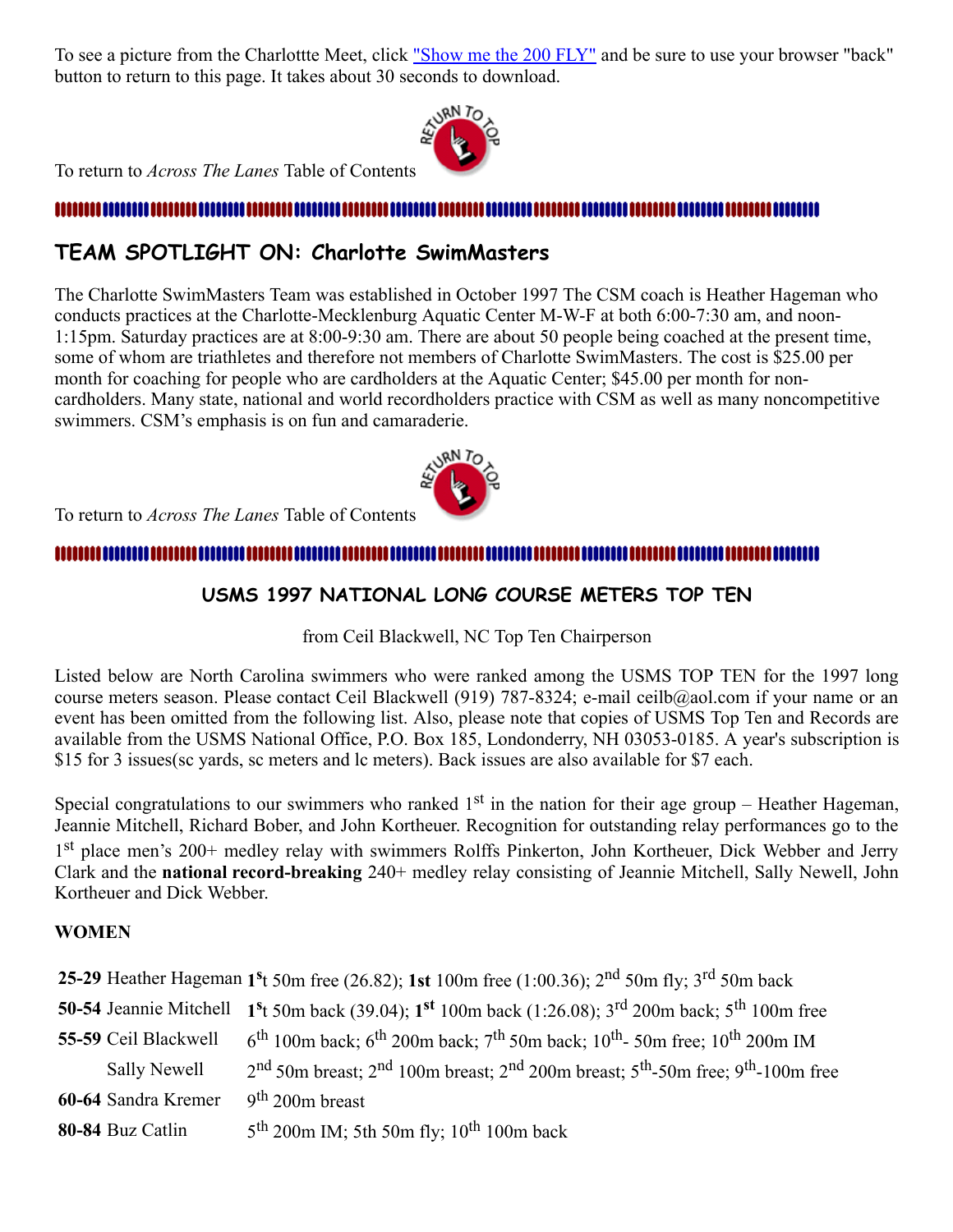#### **MEN**

| 19-24 Craig Roberts  | $8th 100m$ breast                                                                                                                 |
|----------------------|-----------------------------------------------------------------------------------------------------------------------------------|
| 25-29 Andrew Farrell | $6^{\text{th}}$ 200m free; $7^{\text{th}}$ 50m back; 9 <sup>th</sup> 100m free; 9 <sup>th</sup> 50m fly; 9 <sup>th</sup> 100m fly |
| 45-49 Richard Bober  | $1st 100m$ back (1:08.82); 4 <sup>th</sup> 200m back                                                                              |
| 55-59 Jerry Clark    | $4th$ 50m free; $5th$ 100m free; $5th$ 200m free; $7th$ 400m free                                                                 |
| Rolffs Pinkerton     | $8th$ 50m free; 10 <sup>th</sup> 200m back                                                                                        |
| 60-64 Jerry Clark    | $4th$ 50m free; 6 <sup>th</sup> 100m free; 6 <sup>th</sup> -200m free; 8 <sup>th</sup> 400m free                                  |
| Milton Gee           | $4th$ 50m breast                                                                                                                  |
| 65-69 John Kortheuer | 1 <sup>st</sup> 50m breast (37:32); 1 <sup>st</sup> 100m breast 1:26.44); 1 <sup>st</sup> 200m breast (3:19:86)                   |
| Dick Webber          | $4th$ 50m free; 6 <sup>th</sup> 50m fly; 8 <sup>th</sup> 100m free                                                                |
| 70-74 John Murphy    | $5th$ 100m free; $7th$ 50m back; $8th$ 50m free; $8th$ 100m back                                                                  |
| Arnie Formo          | $5th$ 50m breast; 6 <sup>th</sup> 100m breast                                                                                     |
| 75-79 Cliff Eastwood | $9th 1500m$ free                                                                                                                  |
| 85-89 Harold Hoffman | $8th$ 50m free; $8th$ 100m free                                                                                                   |

#### **North Carolina Masters Top Ten Relays**

| 3 <sup>rd</sup> (Jeannie Mitchell, Sally Newell, Barbara Braswell, Ceil Blackwell)                    |
|-------------------------------------------------------------------------------------------------------|
|                                                                                                       |
| 2 <sup>nd</sup> (Rolffs Pinkerton, John Kortheuer, Dick Webber, Jerry Clark)                          |
| 1 <sup>st</sup> (Rolffs Pinkerton, John Kortheuer, Dick Webber, Jerry Clark)                          |
|                                                                                                       |
| 2 <sup>nd</sup> (Mary Sansbury, Sally Newell, John Murphy, Dick Webber)                               |
| 1 <sup>st</sup> (2:28.04 <sup>*</sup> ) (Jeannie Mitchell, Sally Newell, John Kortheuer, Dick Webber) |
|                                                                                                       |
|                                                                                                       |

#### **Correction To The Records Listed In The Fall Newsletter**

**Rolffs Pinkerton reports that the 50m free and 200m backstroke records attributed to him in the last newsletter aren't the events' fastest. These records still belong to Jerry Clark and Ed Hall, respectively.**



**To return to** *Across The Lanes* **Table of Contents** 

#### **WORKING OUT**

**WINTER WORK-OUT by Heather Hageman**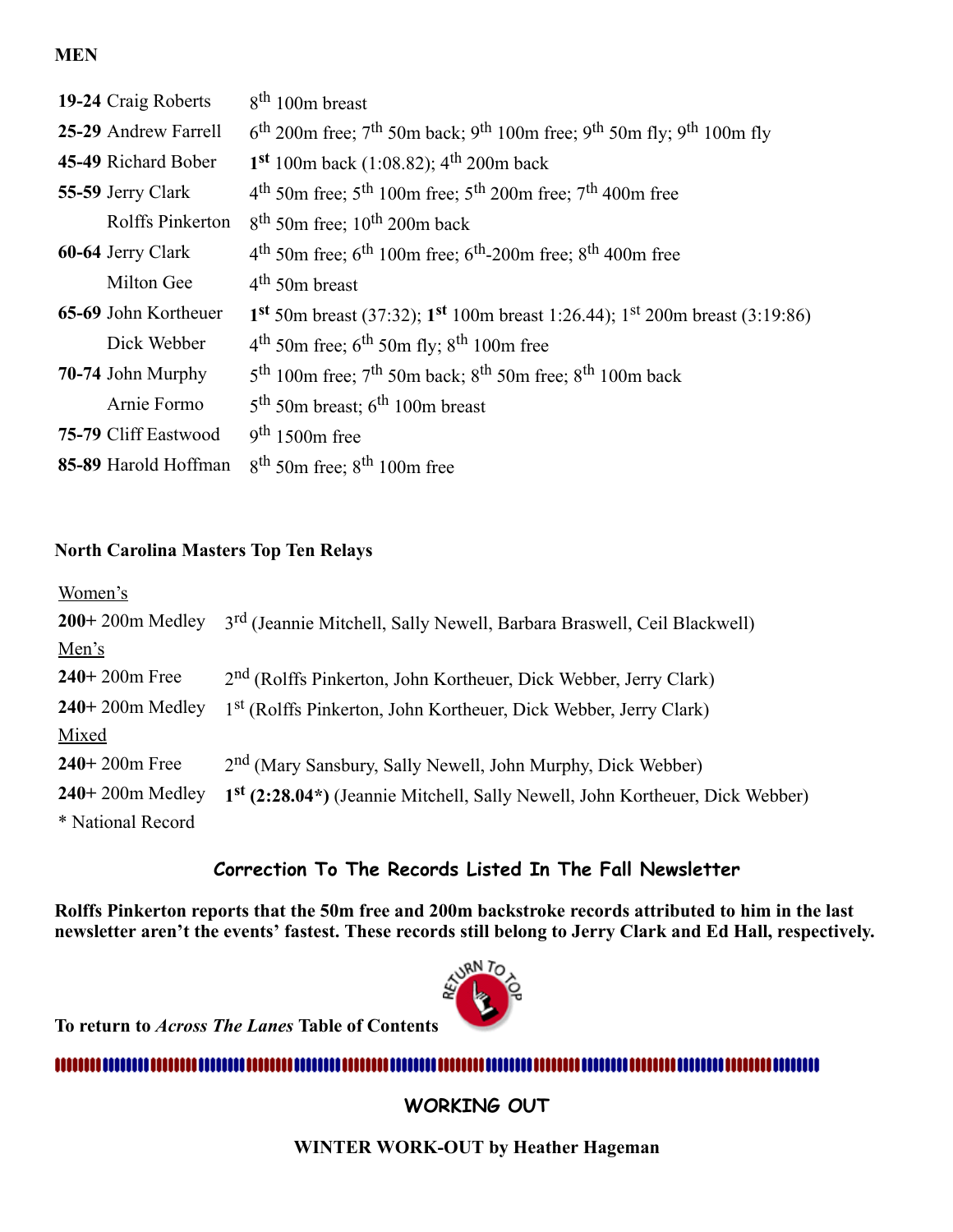**Charlotte SwimMasters Coach Heather Hageman, 27, graduated from Louisiana State University with two All American awards. She competed as a member of the USA team in the Pan American games in Cuba in 1991 and earned a silver medal. Heather started Masters swimming in 1995 and last fall set a new world short course meters record in the 50 freestyle in the 25 - 29 age group at a meet in Hillsborough.**

**(\* Master's Rule: Swimmers may add/deduct yardage and change strokes/intervals as needed/desired to make their work-outs more fun/challenging.)**

| <b>WARM-UP:</b>  | 6 x 100swim / 50kick choice                                         |
|------------------|---------------------------------------------------------------------|
| <b>MAIN SET:</b> | 12 x 50 kick IM order 1:00, 1:10, 1:20                              |
|                  | 5 x 100 pull 75 free / 25 stroke :10 rest                           |
|                  | 100 free for time (strong, 90-95% effort)                           |
|                  | 50 easy                                                             |
|                  | 6 x 100 free to determine your interval, add :10 to your 100 time   |
|                  | 50 free taken above. For example, if you did 1:15 above,            |
|                  | your interval here would be 1:25; use this interval                 |
|                  | or the 100's and the 50's as well. The 100's are                    |
|                  | hard effort, and the 50's are easy.                                 |
|                  | <b>WARM-DOWN:</b> $8 \times 75$ swim/drill/swim by 25's. 1:20, 1:30 |
| <b>TOTAL:</b>    | $3,500$ yards.                                                      |



**To return to** *Across The Lanes* **Table of Contents** 

#### 

#### <span id="page-9-0"></span>**UPCOMING 1998 SWIM MEETS**

| March 14/15 Atlanta |                             |                                     | Dixie Zone SCY Championships Contact: Lisa Watson (770) 497-1901 |
|---------------------|-----------------------------|-------------------------------------|------------------------------------------------------------------|
| April 11            | Roanoke, VA                 | <b>Star City Meet</b>               | Contact Howard Butts (540) 992-1736                              |
| April 18/19         | Raleigh, NC                 | NC Masters SCY Champs               | Contact: Sharon Barrell (919) 834-6518                           |
| April 23/26         | Ft. Lauderdale              | 1998 YMCA Masters Nationals         | Contact: Bev Amick (336) 659-8735                                |
| May 7-10            | Indianapolis                | <b>USMS SC Nationals</b>            | Contact: Judy Goldstein (317) 253-8289                           |
| June 13             | Atlanta                     | Open Water 2-Mile Cable Swim        | Contact: Bill Black 770 698-8280                                 |
| June 27/28          |                             | Greenville, SC Dixie Zone LC Champs |                                                                  |
|                     | August 20-23 Ft. Lauderdale | Long Course Nationals               | Contact: Stu Marvin (954) 468-1582                               |



**To return to** *Across The Lanes* **Table of Contents** 

#### 

#### <span id="page-9-1"></span>**1998 United States Masters Swimming Coach of the Year Award**

**The United States Masters Swimming Coaches Committee is issuing a nominations call for its 1998 Coach of the Year Award. Since 1986, the award has been presented at the USMS annual convention to a coach who demonstrates excellence in five areas: club and individual accomplishments, publications, contributions to USMS and the LMSC, letters of support and long-term contributions to Masters swimming. This year's convention will be held in Cincinnati, Ohio, from September 30 to October 4.**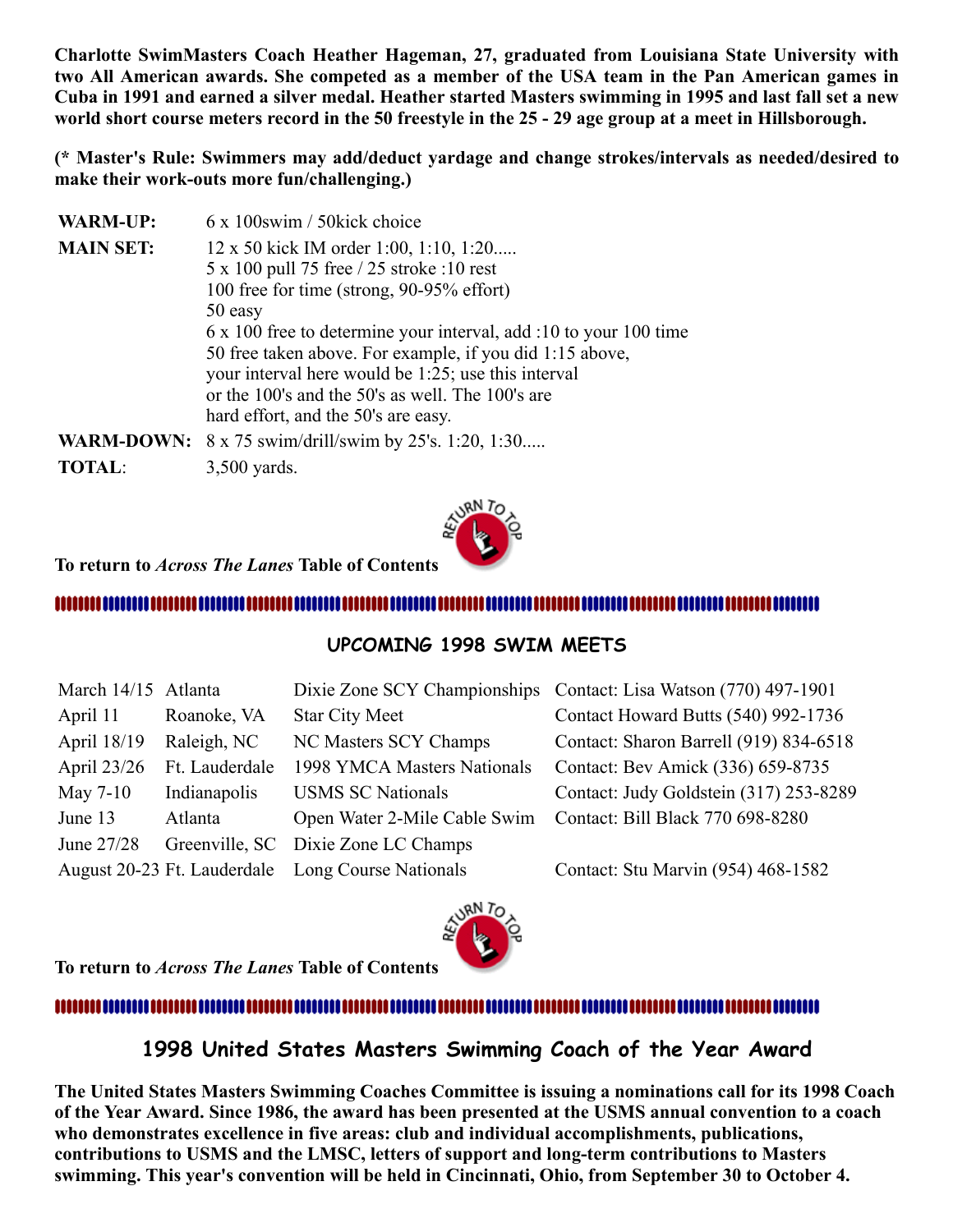#### **Nominations are due in writing no later than July 15, 1998. For more information and nomination guidelines, contact either of the following.**

Bonnie Adair Scott Rabalais 520 Broadway, Suite 320-A 3537 Christina Ave Santa Monica, CA 90401 Baton Rouge, LA 70820 Ph (310) 451-6666 Ph/Fax (504) 766-5937 E-mail: [swims@jps.net](mailto:swims@jps.net)

USMS Coach of the Year Subcommittee USMS Coaches Committee Chairman Fax (310) 576-0962 E-mail: [scottrabalais@compuserve.com](mailto:scottrabalais@compuserve.com)



**To return to** *Across The Lanes* **Table of Contents** 

,,,,,,,,,,,,,,,,,,,,,,,,,

#### <span id="page-10-0"></span>**TECHNICAL RULE CHANGES TO CONFORM TO USS RULES**

**The rules of competition within USMS have changed due to actions taken by the USS Rules Committee in early February. The actions by USS were in response to changes enacted by FINA at the World Championships in January. USS also made changes to their start rules. However, the changes are not applicable to the USMS start and therefore no action was required. Questions can be directed to Leo Letendre, USMS Rules Chairman, 267 Glandore Dr, Manchester, MO 63021, e-mail: Rules@usms.org or contact your local Masters team representative.**

**EFFECTIVE DATE: MARCH 6,1998 (same as FINA and USS effective date)**

#### **SUMMARY OF CHANGES**

- Breaststroke To permit the shoulder to drop on turns and during the swim
- Butterfly 1. To permit the shoulder to drop on turns
	- 2. To limit underwater portion to 15 meters
- Freestyle To limit underwater portion to 15 meters



**To return to** *Across The Lanes* **Table of Contents** 

## ,,,,,,,,,,,,,,,,,,,,,,,,

<span id="page-10-1"></span>**LONG DISTANCE AND OPEN WATER SWIMS by Don Gilchrist**

**North Carolina Masters Swimming will be attempting to create long distance swimming events in all areas of the state. In addition to those below, we are encouraging local chapters to establish either 1650 yd or 1500m one-day meets as well as open water and lake swim meets during the summer.**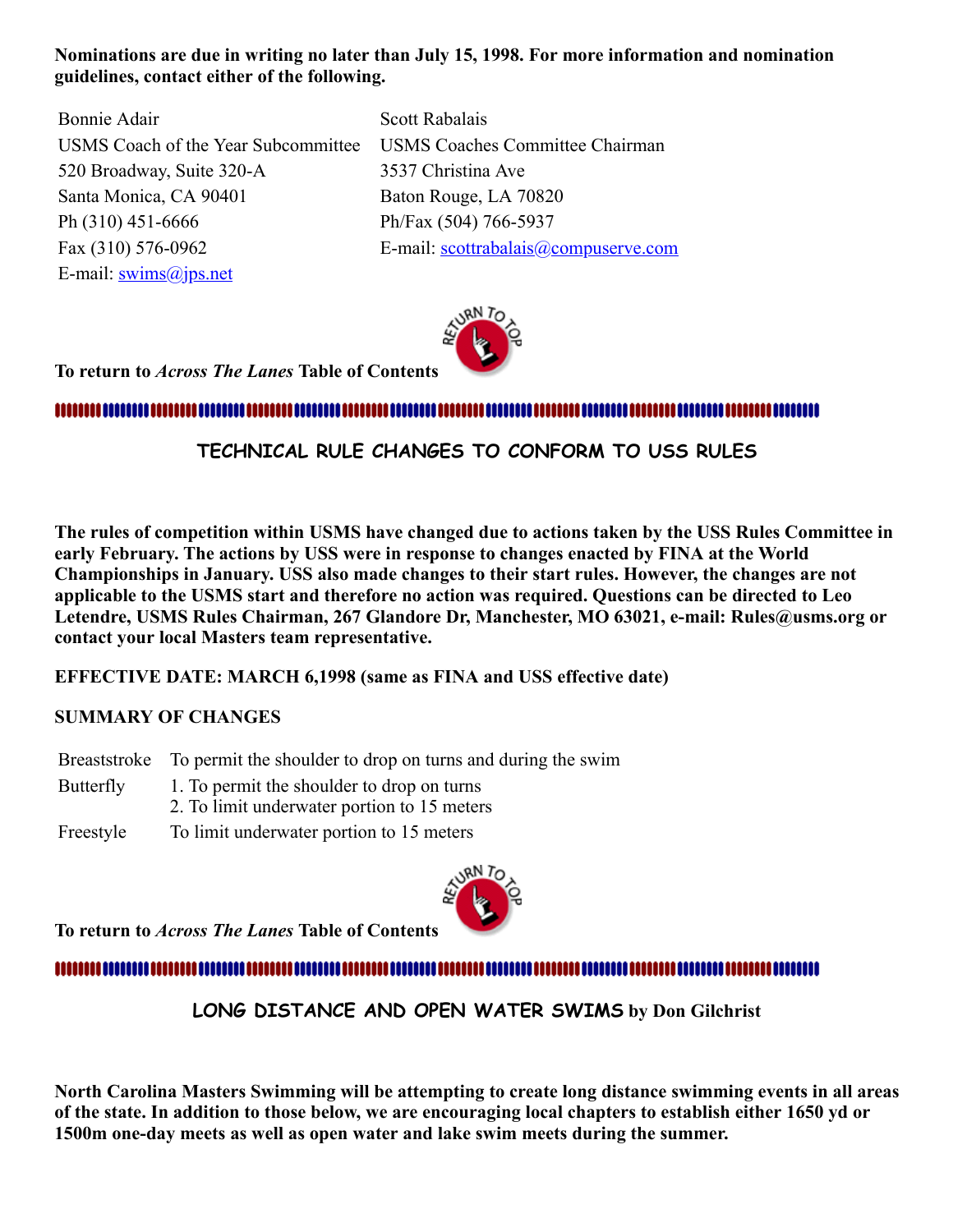**The NC Open Water Championships has been tentatively scheduled for May 2, 1998, at Wrightsville Beach. The course will be the same as last year's —between the piers. The event has been scheduled earlier to avoid tourism, competing events and difficult weather. 1.6 (2.5k) and 3.2 (5k) races will be offered. There will be awards, and T-shirts will be available to commemorate the event. For information please contact Dan Forrester 910-799-2845; fax 910-799-0840, or dforres238@aol.com.**

**Additionally, the Wilmington Y Masters are organizing the Swim the Length of the Island Challenge. The distance will be the 4.5-mile (approx. 7.5k) length of Wrightsville Beach, from Shell Island to the south end jetty; direction subject to change depending on the current. This Challenge has been tentatively scheduled for late September or early October. Information on this event will be in next Newsletter.**

**The Wilmington Masters will start its weekend Channel swims (2K) in early- to mid-April and then move to pier-to-pier swims (2.5K) in May. We welcome all to join us, especially triathletes, Marines from Camp Lejuene, and vacationers. Breakfast afterwards.**

**For North Carolina triathletes, distance and aspiring swimmers, consider the following schedule;**

| 4/18/98   | $1650$ yds     | North Carolina State Championships                                 | Raleigh             |
|-----------|----------------|--------------------------------------------------------------------|---------------------|
| 5/23/98   | $2.5k$ or $5k$ | Pier to Pier Race                                                  | Wrightsville Beach  |
| 6/13/98   | 2 mile cable   | National Championship                                              | Lake Lanier, GA     |
| 6/13/98   | $12.5$ mile    | Swim Around Key West                                               | Key West, FL        |
| 6/14/98   | 4.4 mile       | Chesapeake Bay Bridge Swim                                         | Annapolis, MD       |
| 6/21/98   | 1 mile         | Virginia Beach Ocean Swim                                          | Virginia Beach, VA  |
| 7/11/98   | 2 mile cable   | Charlottesville                                                    | Charlottesville, VA |
|           |                | $9/1 - 10/3/98$ 3000 & 6000 yds National Championship, Postal Meet |                     |
| Late Sept | 4.5 mile       | Swim the Length of the Island                                      | Wrightsville Beach  |

**The 1998 Long Distance Calendar of events and contacts is on the Web at: /www.usms.org/comp/events.html. For an updated calendar, send a SASE to: Lynn Hazlewood, 11714 Decade Ct., Reston VA 20191-2942. Information will also be available for pick up at the April 18 & 19 Raleigh Meet.**



**To return to** *Across The Lanes* **Table of Contents** 

#### 

<span id="page-11-0"></span>NORTH CAROLINA INDIVIDUAL SHORT COURSE YARDS RECORDS

**For your review and updating on the following pages are the NC short course yards records for individuals (relay records not included) that are currently on the books.**

**But first, a well-deserved record number of kudos to Dennis Watson, our Records Chairman for the last five years. Thanks to Dennis the records were computerized and provided annually to the teams. Before Dennis, the records were rarely distributed. With Ceil Blackwell's able assistance, Dennis found and compiled many years of missing information and added team affiliations and dates to the records. Dennis, having e-mail access, was able to also provide an easier means for people to electronically send him results from out-of-state meets.**

**Succeeding Dennis as the Records Chairman is Rick Fenton of the Mecklenburg Aquatics Center in Charlotte.**